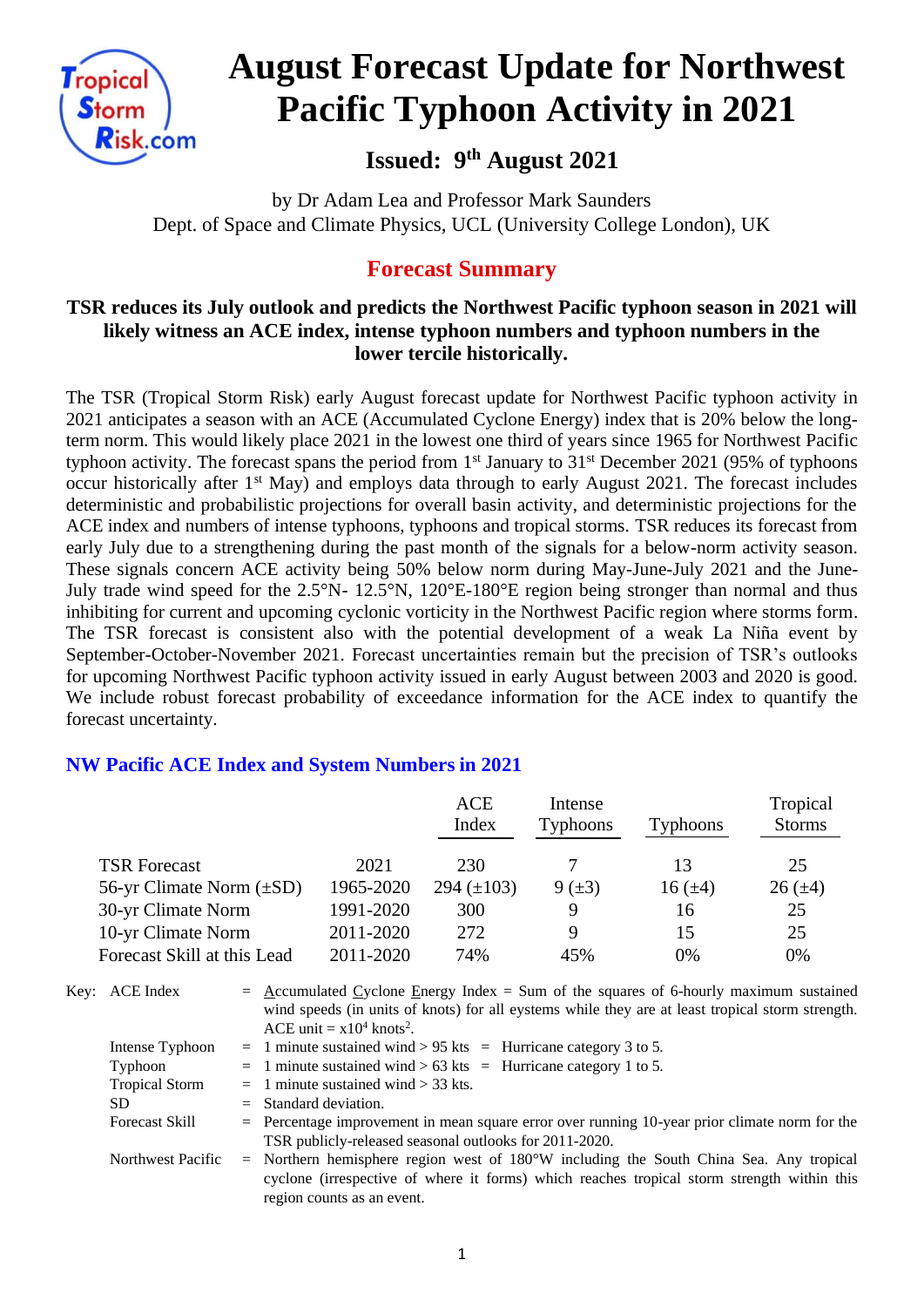There is only a 6% probability that the 2021 NW Pacific typhoon season ACE index will be aboveaverage (defined as an ACE index value in the upper tercile historically (>326)), a 38% chance it will be near-normal (defined as an ACE index value in the middle tercile historically (238 to 326) and a 56% likelihood it will be below-normal (defined as an ACE index value in the lower tercile historically (<238)). The 56-year period 1965-2020 is used for climatology.

Key: Terciles  $=$  Data groupings of equal (33.3%) probability corresponding to the upper, middle and lower one-third of values historically (1965-2020).

The TSR forecast skills at this lead for typhoon numbers and tropical storm numbers 2011-2020 are zero due to a bad forecast issued in August 2011.

#### **Forecast Probability of Exceedance Plot for the 2021 Northwest Pacific Typhoon Season**

Seasonal outlooks for Northwest Pacific typhoon activity contribute to the anticipation of risk for insurance companies, other weather-sensitive businesses, and local and national governments. However, the uncertainty associated with such forecasts is often unclear. This reduces their benefit and contributes to the perception of forecast 'busts'. The robust assessment of risk requires a full and clear probabilistic quantification of forecast uncertainty with the forecast issued in terms of probability of exceedance (PoE). In this way the chance of each activity outcome occurring is clear for the benefit of users. Going forward TSR will be including robust forecast probability of exceedance (PoE) information based on the recommendation and methodology described in Saunders et al. (2020).

The figure below displays our current outlook for the Northwest Pacific ACE index in terms of PoE. The plot displays two PoE curves comprising the forecast PoE curve and the 1950-2020 climatology PoE curve. The forecast PoE curve is computed using a method similar to that described in section 3.3 of Saunders et al. (2020) while the climatology PoE curve is computed directly from observations. The figure specifies the current chance that a given ACE index will be reached in 2021 and how this chance compares to climatology.



Reference: Saunders, M. A., Klotzbach, P. J., Lea, A. S. R., Schreck, C. J., & Bell, M. M. (2020). Quantifying the probability and causes of the surprisingly active 2018 North Atlantic hurricane season. *Earth and Space Science*, *7*, e2019EA000852.<https://doi.org/10.1029/2019EA000852>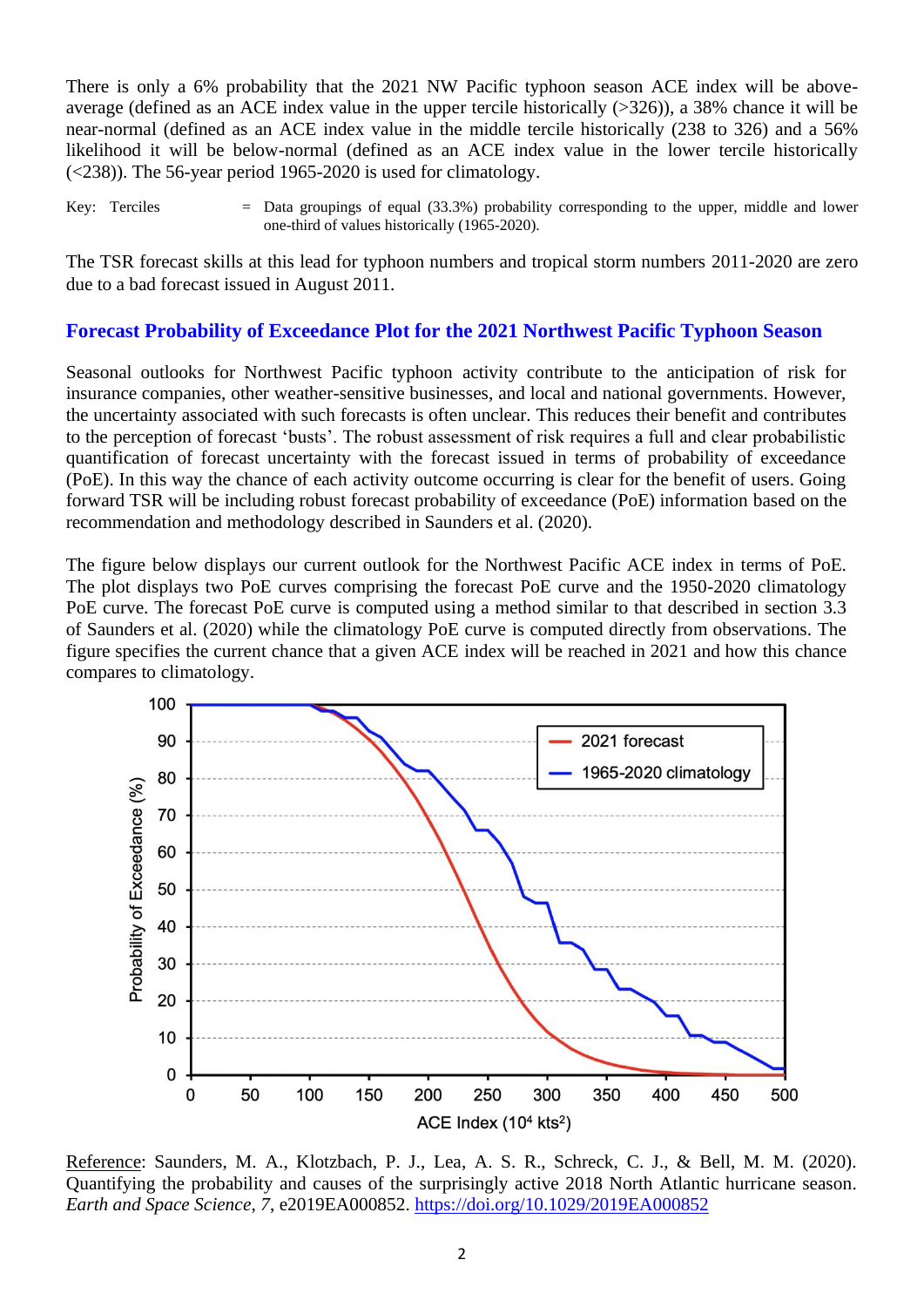#### **Predictors for 2021**

TSR uses two predictors in its August forecast update for the Northwest Pacific ACE index in 2021. These predictors are: (1) The observed ACE activity up to the date of forecast issue; (2) The June-July 925 hPa trade wind speed for the region 2.5°N-12.5°N, 120°E-180°E. These predictors are used to make forecasts for the ACE index and intense typhoon numbers. Typhoon numbers and tropical storm numbers are forecast by using their observed regression with intense typhoon numbers.

The two TSR predictors both point to the Northwest Pacific typhoon season in 2021 being below-norm. The observed 2021 ACE activity for the 3-months May-June-July 2021 was only 50% of norm. Belownorm ACE activity over these three months is linked to subsequent below-norm ACE activity. The June-July 2021 trade wind speed for the region 2.5°N-12.5°N, 120°E-180°E measured at 925 hPa was the 10<sup>th</sup> strongest since 1991. A stronger trade wind speed during June-July is linked to current and subsequent seasonal cyclonic vorticity over the Northwest Pacific region where intense typhoons form being belownorm. This in turn leads to fewer intense typhoons and to the ACE index being below-norm.

Our expectation that the Northwest Pacific ACE index and intense typhoon numbers in 2021 will likely lie in the lower tercile historically is consistent with the current (19<sup>th</sup> July 2021) ENSO outlook issued by the International Research Institute for Climate and Society that calls for the potential development of a weak La Niña event by September-October-November 2021.

Although uncertainties remain the precision of TSR's seasonal typhoon outlooks issued in early August between 2003 and 2020 is good as shown below.

#### **The Precision of TSR Seasonal Forecasts 2003-2020**

The figure below shows the skill of the TSR-publicly-released seasonal outlooks for Northwest Pacific ACE (left panel) and intense typhoon numbers (right panel) assessed for the 18-year period 2003-2020. Skill is shown as the Pearson correlation *r* between the forecast values (issued separately in early May, early July and early August) and the observed values. The figure shows low prediction skill from early May but good prediction skill ( $r = 0.6$  to 0.8) by early July. The correlation skill for typhoon numbers for the 2003-2020 period (not shown) is lower than that for intense typhoon numbers at all forecast lead times.



#### **Further Information**

For more information about the TSR forecasts and their verifications for Northwest Pacific typhoon activity please see *https://www.tropicalstormrisk.com/for\_typh.html*. This is the final TSR forecast update for the 2021 Northwest Pacific typhoon season.